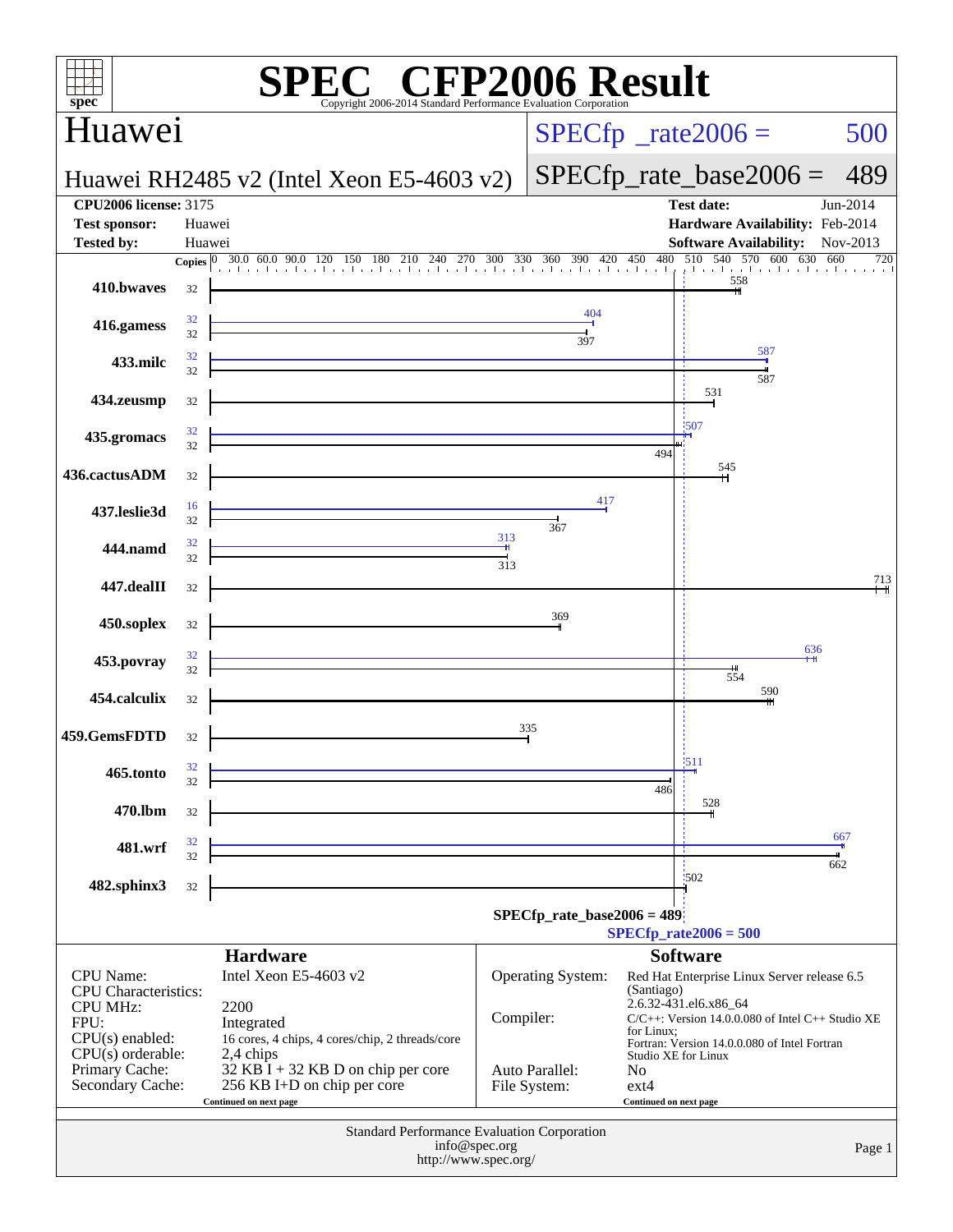

#### Huawei

#### $SPECTp\_rate2006 = 500$

Huawei RH2485 v2 (Intel Xeon E5-4603 v2)

### [SPECfp\\_rate\\_base2006 =](http://www.spec.org/auto/cpu2006/Docs/result-fields.html#SPECfpratebase2006) 489

#### **[CPU2006 license:](http://www.spec.org/auto/cpu2006/Docs/result-fields.html#CPU2006license)** 3175 **[Test date:](http://www.spec.org/auto/cpu2006/Docs/result-fields.html#Testdate)** Jun-2014 **[Test sponsor:](http://www.spec.org/auto/cpu2006/Docs/result-fields.html#Testsponsor)** Huawei **[Hardware Availability:](http://www.spec.org/auto/cpu2006/Docs/result-fields.html#HardwareAvailability)** Feb-2014 **[Tested by:](http://www.spec.org/auto/cpu2006/Docs/result-fields.html#Testedby)** Huawei **[Software Availability:](http://www.spec.org/auto/cpu2006/Docs/result-fields.html#SoftwareAvailability)** Nov-2013 [L3 Cache:](http://www.spec.org/auto/cpu2006/Docs/result-fields.html#L3Cache) 10 MB I+D on chip per chip<br>Other Cache: None [Other Cache:](http://www.spec.org/auto/cpu2006/Docs/result-fields.html#OtherCache) [Memory:](http://www.spec.org/auto/cpu2006/Docs/result-fields.html#Memory) 512 GB (32 x 16 GB 2Rx4 PC3-12800R-11, ECC) [Disk Subsystem:](http://www.spec.org/auto/cpu2006/Docs/result-fields.html#DiskSubsystem) 4 x 300 GB SAS, 10K RPM [Other Hardware:](http://www.spec.org/auto/cpu2006/Docs/result-fields.html#OtherHardware) None [System State:](http://www.spec.org/auto/cpu2006/Docs/result-fields.html#SystemState) Run level 3 (multi-user)<br>Base Pointers: 32/64-bit [Base Pointers:](http://www.spec.org/auto/cpu2006/Docs/result-fields.html#BasePointers) [Peak Pointers:](http://www.spec.org/auto/cpu2006/Docs/result-fields.html#PeakPointers) 32/64-bit [Other Software:](http://www.spec.org/auto/cpu2006/Docs/result-fields.html#OtherSoftware) None

| <b>Results Table</b> |               |                |       |                |       |                                                                                                          |       |               |                |              |                |              |                |              |
|----------------------|---------------|----------------|-------|----------------|-------|----------------------------------------------------------------------------------------------------------|-------|---------------|----------------|--------------|----------------|--------------|----------------|--------------|
|                      | <b>Base</b>   |                |       |                |       |                                                                                                          |       | <b>Peak</b>   |                |              |                |              |                |              |
| <b>Benchmark</b>     | <b>Copies</b> | <b>Seconds</b> | Ratio | <b>Seconds</b> | Ratio | <b>Seconds</b>                                                                                           | Ratio | <b>Copies</b> | <b>Seconds</b> | <b>Ratio</b> | <b>Seconds</b> | <b>Ratio</b> | <b>Seconds</b> | <b>Ratio</b> |
| 410.bwayes           | 32            | 784            | 554   | 780            | 558   | 778                                                                                                      | 559   | 32            | 784            | 554          | 780            | 558          | 778            | 559          |
| 416.gamess           | 32            | 1580           | 396   | 1578           | 397   | 1580                                                                                                     | 397   | 32            | 1553           | 404          | 1552           | 404          | 1555           | 403          |
| $433$ .milc          | 32            | 502            | 585   | 500            | 588   | 501                                                                                                      | 587   | 32            | 501            | 587          | 500            | 588          | 501            | 586          |
| 434.zeusmp           | 32            | 549            | 531   | 548            | 532   | 548                                                                                                      | 531   | 32            | 549            | 531          | 548            | 532          | 548            | 531          |
| 435.gromacs          | 32            | 465            | 492   | 463            | 494   | 459                                                                                                      | 497   | 32            | 456            | 501          | 450            | 507          | 451            | 507          |
| 436.cactusADM        | 32            | 708            | 540   | 701            | 545   | 700                                                                                                      | 546   | 32            | 708            | 540          | 701            | 545          | 700            | 546          |
| 437.leslie3d         | 32            | 821            | 366   | 820            | 367   | 820                                                                                                      | 367   | 16            | 361            | 417          | 360            | 418          | 360            | 417          |
| 444.namd             | 32            | 819            | 313   | 819            | 313   | 820                                                                                                      | 313   | 32            | 825            | 311          | 821            | 313          | 815            | 315          |
| 447.dealII           | 32            | 521            | 702   | 512            | 716   | 513                                                                                                      | 713   | 32            | 521            | 702          | 512            | 716          | 513            | 713          |
| $450$ .soplex        | 32            | 723            | 369   | 725            | 368   | 722                                                                                                      | 369   | 32            | 723            | 369          | 725            | 368          | 722            | 369          |
| $453$ .povray        | 32            | 309            | 551   | 307            | 554   | 306                                                                                                      | 556   | 32            | 268            | 636          | 267            | 639          | 270            | 630          |
| 454.calculix         | 32            | 449            | 588   | 444            | 594l  | 447                                                                                                      | 590   | 32            | 449            | 588          | 444            | 594          | 447            | 590          |
| 459.GemsFDTD         | 32            | 1013           | 335   | 1012           | 335   | 1011                                                                                                     | 336   | 32            | 1013           | 335          | 1012           | 335          | 1011           | 336          |
| 465.tonto            | 32            | 649            | 486   | 650            | 485   | 648                                                                                                      | 486   | 32            | 617            | 511          | 617            | 511          | 614            | 513          |
| 470.lbm              | 32            | 833            | 528   | 832            | 528   | 828                                                                                                      | 531   | 32            | 833            | 528          | 832            | 528          | 828            | 531          |
| 481.wrf              | 32            | 540            | 662   | 539            | 663   | 541                                                                                                      | 661   | 32            | 537            | 666          | 536            | 667          | 535            | 668          |
| $482$ .sphinx $3$    | 32            | 1244           | 502   | 1244           | 501   | 1242                                                                                                     | 502   | 32            | 1244           | 502          | 1244           | 501          | 1242           | 502          |
|                      |               |                |       |                |       | Results appear in the order in which they were run. Bold underlined text indicates a median measurement. |       |               |                |              |                |              |                |              |

#### **[Submit Notes](http://www.spec.org/auto/cpu2006/Docs/result-fields.html#SubmitNotes)**

 The numactl mechanism was used to bind copies to processors. The config file option 'submit' was used to generate numactl commands to bind each copy to a specific processor. For details, please see the config file.

#### **[Operating System Notes](http://www.spec.org/auto/cpu2006/Docs/result-fields.html#OperatingSystemNotes)**

Stack size set to unlimited using "ulimit -s unlimited"

#### **[Platform Notes](http://www.spec.org/auto/cpu2006/Docs/result-fields.html#PlatformNotes)**

 BIOS configuration: Set Power Efficiency Mode to Performance Set Lock\_step to disabled

Continued on next page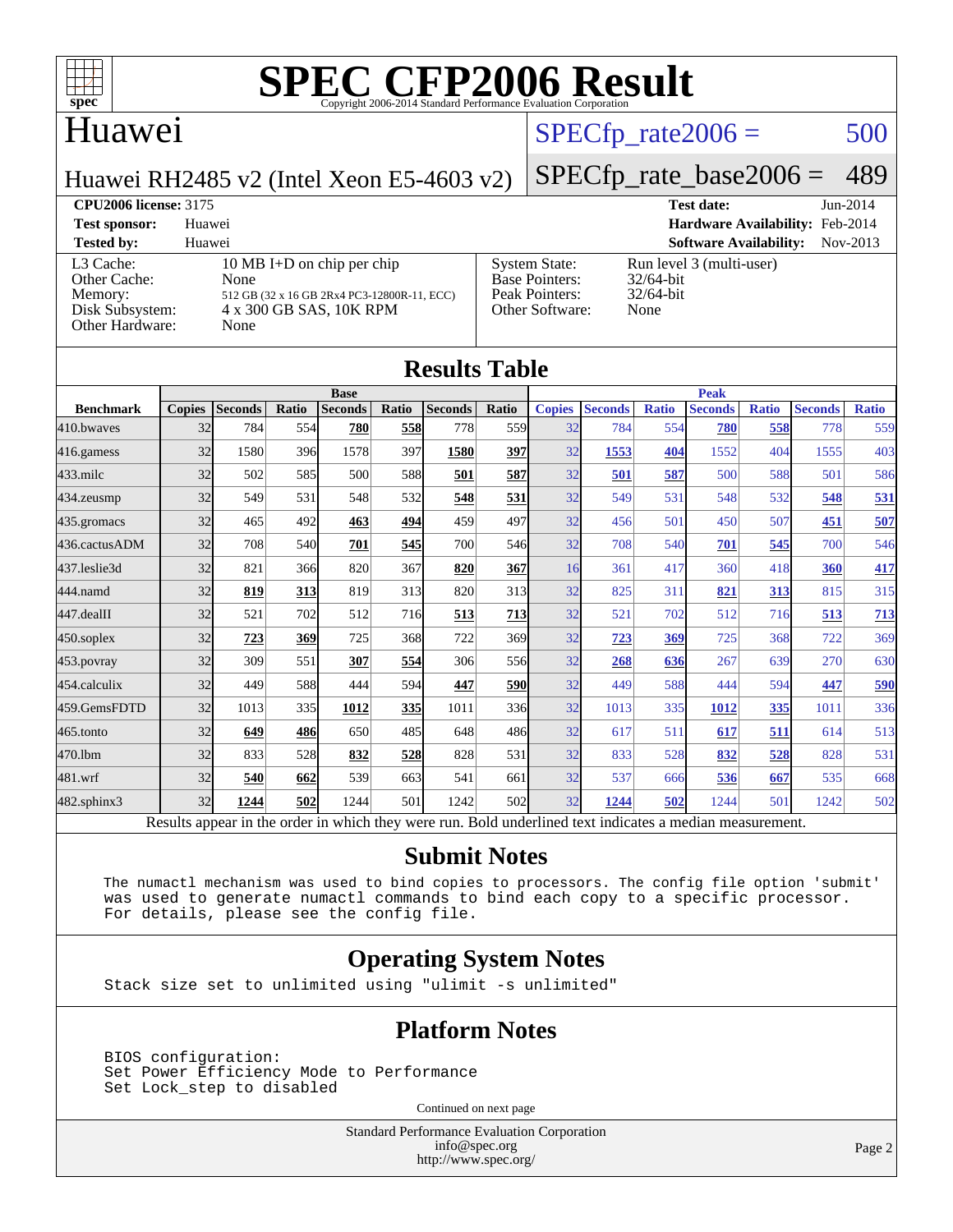

#### Huawei

 $SPECfp\_rate2006 = 500$ 

[SPECfp\\_rate\\_base2006 =](http://www.spec.org/auto/cpu2006/Docs/result-fields.html#SPECfpratebase2006) 489

Huawei RH2485 v2 (Intel Xeon E5-4603 v2)

**[CPU2006 license:](http://www.spec.org/auto/cpu2006/Docs/result-fields.html#CPU2006license)** 3175 **[Test date:](http://www.spec.org/auto/cpu2006/Docs/result-fields.html#Testdate)** Jun-2014 **[Test sponsor:](http://www.spec.org/auto/cpu2006/Docs/result-fields.html#Testsponsor)** Huawei **[Hardware Availability:](http://www.spec.org/auto/cpu2006/Docs/result-fields.html#HardwareAvailability)** Feb-2014 **[Tested by:](http://www.spec.org/auto/cpu2006/Docs/result-fields.html#Testedby)** Huawei **[Software Availability:](http://www.spec.org/auto/cpu2006/Docs/result-fields.html#SoftwareAvailability)** Nov-2013

#### **[Platform Notes \(Continued\)](http://www.spec.org/auto/cpu2006/Docs/result-fields.html#PlatformNotes)**

| Standard Performance Evaluation Corporation<br>info@spec.org                                                                                                                                                                                                                                                       | Page |
|--------------------------------------------------------------------------------------------------------------------------------------------------------------------------------------------------------------------------------------------------------------------------------------------------------------------|------|
| BIOS Insyde Corp. RMIBV629 05/12/2014<br>Memory:<br>29x Hynix HMT42GR7AFR4C-PB 16 GB 1333 MHz 2 rank<br>3x Hynix HMT42GR7MFR4C-PB 16 GB 1333 MHz 2 rank<br>Continued on next page                                                                                                                                  |      |
| Additional information from dmidecode:                                                                                                                                                                                                                                                                             |      |
| SPEC is set to: /spec<br>Used Avail Use% Mounted on<br>Size<br>Filesystem<br>Type<br>$/\text{dev/sda2}$<br>962G<br>39G<br>874G<br>$5\frac{1}{6}$ /spec<br>ext4                                                                                                                                                     |      |
| run-level 3 Jun 9 05:36                                                                                                                                                                                                                                                                                            |      |
| uname $-a$ :<br>Linux 2485-65 2.6.32-431.el6.x86_64 #1 SMP Sun Nov 10 22:19:54 EST 2013<br>x86_64 x86_64 x86_64 GNU/Linux                                                                                                                                                                                          |      |
| From /etc/*release* /etc/*version*<br>redhat-release: Red Hat Enterprise Linux Server release 6.5 (Santiago)<br>system-release: Red Hat Enterprise Linux Server release 6.5 (Santiago)<br>system-release-cpe: cpe:/o:redhat:enterprise_linux:6server:ga:server                                                     |      |
| /usr/bin/lsb_release -d<br>Red Hat Enterprise Linux Server release 6.5 (Santiago)                                                                                                                                                                                                                                  |      |
| From /proc/meminfo<br>MemTotal: 529226408 kB<br>HugePages_Total: 0<br>Hugepagesize: 2048 kB                                                                                                                                                                                                                        |      |
| siblings : 8<br>physical 0: cores 0 1 2 3<br>physical 1: cores 0 1 2 3<br>physical 2: cores 0 1 2 3<br>physical 3: cores 0 1 2 3<br>cache size : $10240$ KB                                                                                                                                                        |      |
| From /proc/cpuinfo<br>model name: $Intel(R)$ Xeon $(R)$ CPU E5-4603 v2 @ 2.20GHz<br>4 "physical id"s (chips)<br>32 "processors"<br>cores, siblings (Caution: counting these is hw and system dependent. The<br>following excerpts from /proc/cpuinfo might not be reliable. Use with<br>caution.)<br>cpu cores : 4 |      |
| This section contains SUT (System Under Test) info as seen by<br>some common utilities. To remove or add to this section, see:<br>http://www.spec.org/cpu2006/Docs/config.html#sysinfo                                                                                                                             |      |
| Baseboard Management Controller used to adjust the fan speed to 100%<br>Sysinfo program /spec/config/sysinfo.rev6818<br>\$Rev: 6818 \$ \$Date:: 2012-07-17 #\$ e86d102572650a6e4d596a3cee98f191<br>running on 2485-65 Mon Jun 9 23:48:59 2014                                                                      |      |
|                                                                                                                                                                                                                                                                                                                    |      |

<http://www.spec.org/>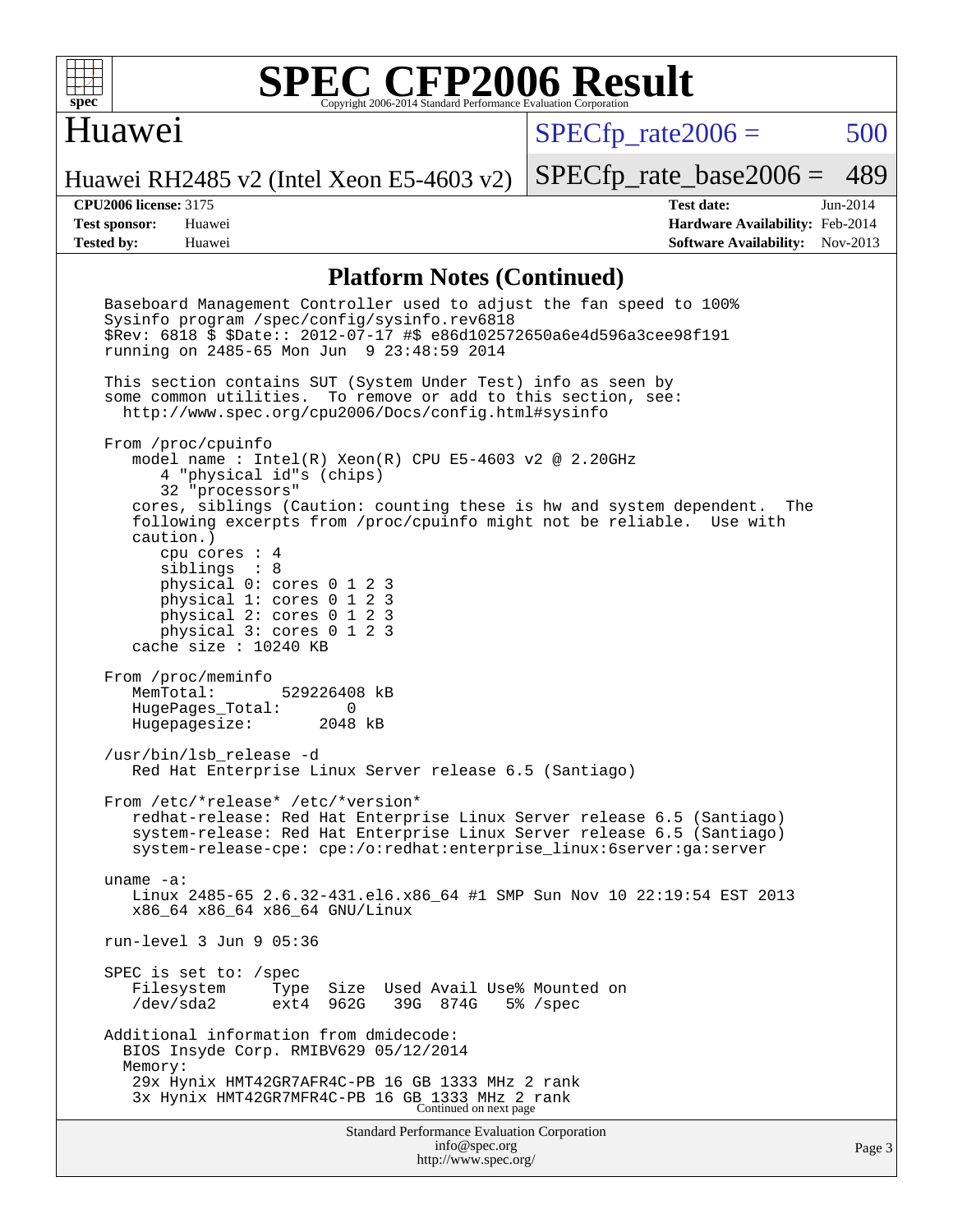

#### Huawei

 $SPECTp\_rate2006 = 500$ 

Huawei RH2485 v2 (Intel Xeon E5-4603 v2)

**[Test sponsor:](http://www.spec.org/auto/cpu2006/Docs/result-fields.html#Testsponsor)** Huawei **[Hardware Availability:](http://www.spec.org/auto/cpu2006/Docs/result-fields.html#HardwareAvailability)** Feb-2014 **[Tested by:](http://www.spec.org/auto/cpu2006/Docs/result-fields.html#Testedby)** Huawei **[Software Availability:](http://www.spec.org/auto/cpu2006/Docs/result-fields.html#SoftwareAvailability)** Nov-2013

[SPECfp\\_rate\\_base2006 =](http://www.spec.org/auto/cpu2006/Docs/result-fields.html#SPECfpratebase2006) 489 **[CPU2006 license:](http://www.spec.org/auto/cpu2006/Docs/result-fields.html#CPU2006license)** 3175 **[Test date:](http://www.spec.org/auto/cpu2006/Docs/result-fields.html#Testdate)** Jun-2014

**[Platform Notes \(Continued\)](http://www.spec.org/auto/cpu2006/Docs/result-fields.html#PlatformNotes)**

16x NO DIMM NO DIMM

 (End of data from sysinfo program) Regarding the sysinfo display about the memory installed, the correct amount of memory is 512 GB and the dmidecode description should have two lines reading as: 29x Hynix HMT42GR7AFR4C-PB 16 GB 1333 MHz 2 rank 3x Hynix HMT42GR7MFR4C-PB 16 GB 1333 MHz 2 rank

**[General Notes](http://www.spec.org/auto/cpu2006/Docs/result-fields.html#GeneralNotes)**

Environment variables set by runspec before the start of the run: LD\_LIBRARY\_PATH = "/spec/libs/32:/spec/libs/64:/spec/sh"

 Binaries compiled on a system with 1x Core i7-860 CPU + 8GB memory using RedHat EL 6.4 Transparent Huge Pages enabled with: echo always > /sys/kernel/mm/redhat\_transparent\_hugepage/enabled Filesystem page cache cleared with: echo 1> /proc/sys/vm/drop\_caches runspec command invoked through numactl i.e.: numactl --interleave=all runspec <etc>

#### **[Base Compiler Invocation](http://www.spec.org/auto/cpu2006/Docs/result-fields.html#BaseCompilerInvocation)**

[C benchmarks](http://www.spec.org/auto/cpu2006/Docs/result-fields.html#Cbenchmarks):  $\text{icc}$   $-\text{m64}$ 

[C++ benchmarks:](http://www.spec.org/auto/cpu2006/Docs/result-fields.html#CXXbenchmarks) [icpc -m64](http://www.spec.org/cpu2006/results/res2014q3/cpu2006-20140612-29880.flags.html#user_CXXbase_intel_icpc_64bit_bedb90c1146cab66620883ef4f41a67e)

[Fortran benchmarks](http://www.spec.org/auto/cpu2006/Docs/result-fields.html#Fortranbenchmarks): [ifort -m64](http://www.spec.org/cpu2006/results/res2014q3/cpu2006-20140612-29880.flags.html#user_FCbase_intel_ifort_64bit_ee9d0fb25645d0210d97eb0527dcc06e)

[Benchmarks using both Fortran and C](http://www.spec.org/auto/cpu2006/Docs/result-fields.html#BenchmarksusingbothFortranandC): [icc -m64](http://www.spec.org/cpu2006/results/res2014q3/cpu2006-20140612-29880.flags.html#user_CC_FCbase_intel_icc_64bit_0b7121f5ab7cfabee23d88897260401c) [ifort -m64](http://www.spec.org/cpu2006/results/res2014q3/cpu2006-20140612-29880.flags.html#user_CC_FCbase_intel_ifort_64bit_ee9d0fb25645d0210d97eb0527dcc06e)

#### **[Base Portability Flags](http://www.spec.org/auto/cpu2006/Docs/result-fields.html#BasePortabilityFlags)**

 410.bwaves: [-DSPEC\\_CPU\\_LP64](http://www.spec.org/cpu2006/results/res2014q3/cpu2006-20140612-29880.flags.html#suite_basePORTABILITY410_bwaves_DSPEC_CPU_LP64) 416.gamess: [-DSPEC\\_CPU\\_LP64](http://www.spec.org/cpu2006/results/res2014q3/cpu2006-20140612-29880.flags.html#suite_basePORTABILITY416_gamess_DSPEC_CPU_LP64) 433.milc: [-DSPEC\\_CPU\\_LP64](http://www.spec.org/cpu2006/results/res2014q3/cpu2006-20140612-29880.flags.html#suite_basePORTABILITY433_milc_DSPEC_CPU_LP64) 434.zeusmp: [-DSPEC\\_CPU\\_LP64](http://www.spec.org/cpu2006/results/res2014q3/cpu2006-20140612-29880.flags.html#suite_basePORTABILITY434_zeusmp_DSPEC_CPU_LP64) 435.gromacs: [-DSPEC\\_CPU\\_LP64](http://www.spec.org/cpu2006/results/res2014q3/cpu2006-20140612-29880.flags.html#suite_basePORTABILITY435_gromacs_DSPEC_CPU_LP64) [-nofor\\_main](http://www.spec.org/cpu2006/results/res2014q3/cpu2006-20140612-29880.flags.html#user_baseLDPORTABILITY435_gromacs_f-nofor_main) 436.cactusADM: [-DSPEC\\_CPU\\_LP64](http://www.spec.org/cpu2006/results/res2014q3/cpu2006-20140612-29880.flags.html#suite_basePORTABILITY436_cactusADM_DSPEC_CPU_LP64) [-nofor\\_main](http://www.spec.org/cpu2006/results/res2014q3/cpu2006-20140612-29880.flags.html#user_baseLDPORTABILITY436_cactusADM_f-nofor_main) 437.leslie3d: [-DSPEC\\_CPU\\_LP64](http://www.spec.org/cpu2006/results/res2014q3/cpu2006-20140612-29880.flags.html#suite_basePORTABILITY437_leslie3d_DSPEC_CPU_LP64) 444.namd: [-DSPEC\\_CPU\\_LP64](http://www.spec.org/cpu2006/results/res2014q3/cpu2006-20140612-29880.flags.html#suite_basePORTABILITY444_namd_DSPEC_CPU_LP64)

Continued on next page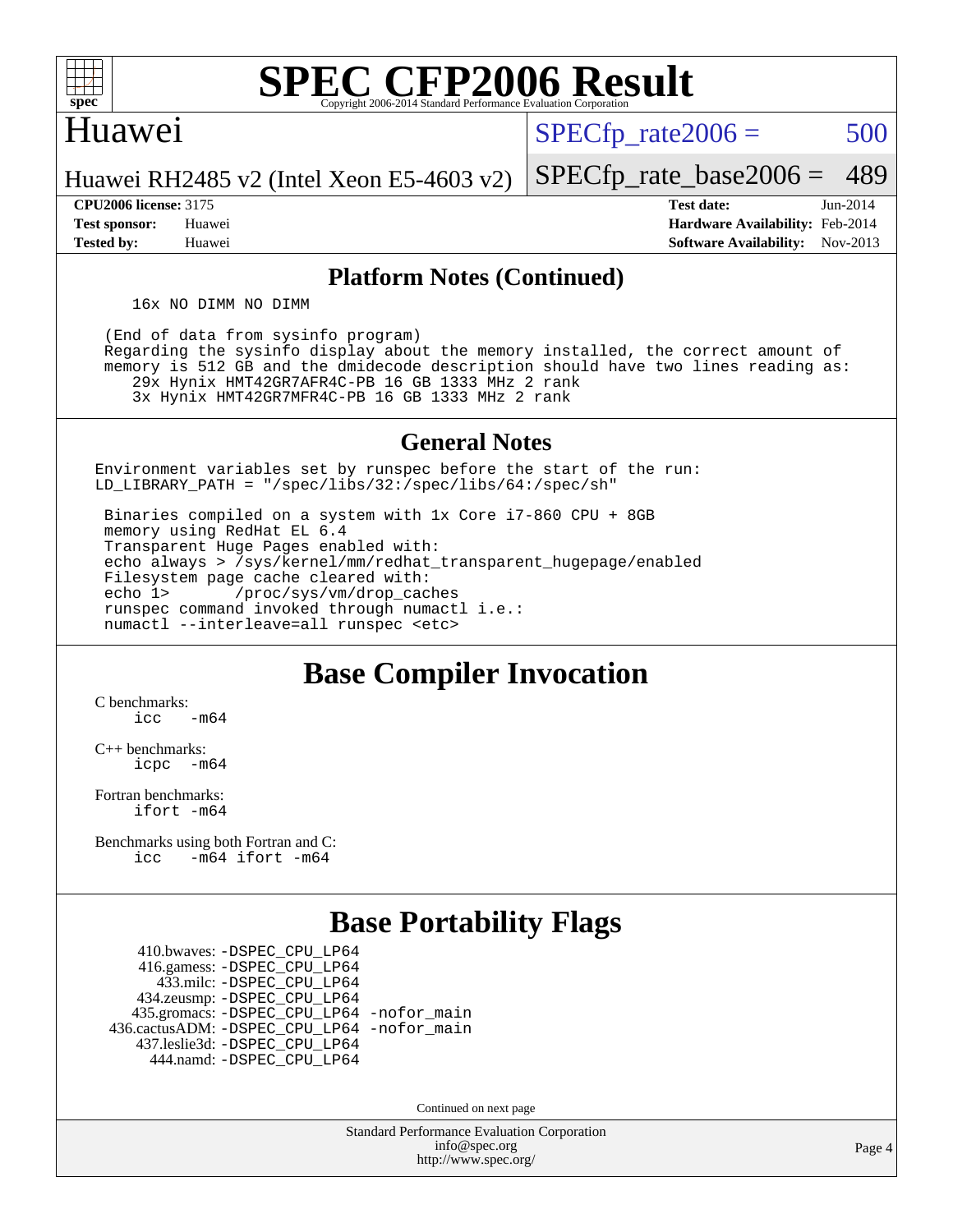

#### Huawei

 $SPECTp\_rate2006 = 500$ 

Huawei RH2485 v2 (Intel Xeon E5-4603 v2)

[SPECfp\\_rate\\_base2006 =](http://www.spec.org/auto/cpu2006/Docs/result-fields.html#SPECfpratebase2006) 489

**[CPU2006 license:](http://www.spec.org/auto/cpu2006/Docs/result-fields.html#CPU2006license)** 3175 **[Test date:](http://www.spec.org/auto/cpu2006/Docs/result-fields.html#Testdate)** Jun-2014 **[Test sponsor:](http://www.spec.org/auto/cpu2006/Docs/result-fields.html#Testsponsor)** Huawei **[Hardware Availability:](http://www.spec.org/auto/cpu2006/Docs/result-fields.html#HardwareAvailability)** Feb-2014 **[Tested by:](http://www.spec.org/auto/cpu2006/Docs/result-fields.html#Testedby)** Huawei **[Software Availability:](http://www.spec.org/auto/cpu2006/Docs/result-fields.html#SoftwareAvailability)** Nov-2013

#### **[Base Portability Flags \(Continued\)](http://www.spec.org/auto/cpu2006/Docs/result-fields.html#BasePortabilityFlags)**

 447.dealII: [-DSPEC\\_CPU\\_LP64](http://www.spec.org/cpu2006/results/res2014q3/cpu2006-20140612-29880.flags.html#suite_basePORTABILITY447_dealII_DSPEC_CPU_LP64) 450.soplex: [-DSPEC\\_CPU\\_LP64](http://www.spec.org/cpu2006/results/res2014q3/cpu2006-20140612-29880.flags.html#suite_basePORTABILITY450_soplex_DSPEC_CPU_LP64) 453.povray: [-DSPEC\\_CPU\\_LP64](http://www.spec.org/cpu2006/results/res2014q3/cpu2006-20140612-29880.flags.html#suite_basePORTABILITY453_povray_DSPEC_CPU_LP64) 454.calculix: [-DSPEC\\_CPU\\_LP64](http://www.spec.org/cpu2006/results/res2014q3/cpu2006-20140612-29880.flags.html#suite_basePORTABILITY454_calculix_DSPEC_CPU_LP64) [-nofor\\_main](http://www.spec.org/cpu2006/results/res2014q3/cpu2006-20140612-29880.flags.html#user_baseLDPORTABILITY454_calculix_f-nofor_main) 459.GemsFDTD: [-DSPEC\\_CPU\\_LP64](http://www.spec.org/cpu2006/results/res2014q3/cpu2006-20140612-29880.flags.html#suite_basePORTABILITY459_GemsFDTD_DSPEC_CPU_LP64) 465.tonto: [-DSPEC\\_CPU\\_LP64](http://www.spec.org/cpu2006/results/res2014q3/cpu2006-20140612-29880.flags.html#suite_basePORTABILITY465_tonto_DSPEC_CPU_LP64) 470.lbm: [-DSPEC\\_CPU\\_LP64](http://www.spec.org/cpu2006/results/res2014q3/cpu2006-20140612-29880.flags.html#suite_basePORTABILITY470_lbm_DSPEC_CPU_LP64) 481.wrf: [-DSPEC\\_CPU\\_LP64](http://www.spec.org/cpu2006/results/res2014q3/cpu2006-20140612-29880.flags.html#suite_basePORTABILITY481_wrf_DSPEC_CPU_LP64) [-DSPEC\\_CPU\\_CASE\\_FLAG](http://www.spec.org/cpu2006/results/res2014q3/cpu2006-20140612-29880.flags.html#b481.wrf_baseCPORTABILITY_DSPEC_CPU_CASE_FLAG) [-DSPEC\\_CPU\\_LINUX](http://www.spec.org/cpu2006/results/res2014q3/cpu2006-20140612-29880.flags.html#b481.wrf_baseCPORTABILITY_DSPEC_CPU_LINUX) 482.sphinx3: [-DSPEC\\_CPU\\_LP64](http://www.spec.org/cpu2006/results/res2014q3/cpu2006-20140612-29880.flags.html#suite_basePORTABILITY482_sphinx3_DSPEC_CPU_LP64)

#### **[Base Optimization Flags](http://www.spec.org/auto/cpu2006/Docs/result-fields.html#BaseOptimizationFlags)**

[C benchmarks](http://www.spec.org/auto/cpu2006/Docs/result-fields.html#Cbenchmarks):

[-xAVX](http://www.spec.org/cpu2006/results/res2014q3/cpu2006-20140612-29880.flags.html#user_CCbase_f-xAVX) [-ipo](http://www.spec.org/cpu2006/results/res2014q3/cpu2006-20140612-29880.flags.html#user_CCbase_f-ipo) [-O3](http://www.spec.org/cpu2006/results/res2014q3/cpu2006-20140612-29880.flags.html#user_CCbase_f-O3) [-no-prec-div](http://www.spec.org/cpu2006/results/res2014q3/cpu2006-20140612-29880.flags.html#user_CCbase_f-no-prec-div) [-opt-prefetch](http://www.spec.org/cpu2006/results/res2014q3/cpu2006-20140612-29880.flags.html#user_CCbase_f-opt-prefetch) [-auto-p32](http://www.spec.org/cpu2006/results/res2014q3/cpu2006-20140612-29880.flags.html#user_CCbase_f-auto-p32) [-ansi-alias](http://www.spec.org/cpu2006/results/res2014q3/cpu2006-20140612-29880.flags.html#user_CCbase_f-ansi-alias) [-opt-mem-layout-trans=3](http://www.spec.org/cpu2006/results/res2014q3/cpu2006-20140612-29880.flags.html#user_CCbase_f-opt-mem-layout-trans_a7b82ad4bd7abf52556d4961a2ae94d5)

[C++ benchmarks:](http://www.spec.org/auto/cpu2006/Docs/result-fields.html#CXXbenchmarks)

[-xAVX](http://www.spec.org/cpu2006/results/res2014q3/cpu2006-20140612-29880.flags.html#user_CXXbase_f-xAVX) [-ipo](http://www.spec.org/cpu2006/results/res2014q3/cpu2006-20140612-29880.flags.html#user_CXXbase_f-ipo) [-O3](http://www.spec.org/cpu2006/results/res2014q3/cpu2006-20140612-29880.flags.html#user_CXXbase_f-O3) [-no-prec-div](http://www.spec.org/cpu2006/results/res2014q3/cpu2006-20140612-29880.flags.html#user_CXXbase_f-no-prec-div) [-opt-prefetch](http://www.spec.org/cpu2006/results/res2014q3/cpu2006-20140612-29880.flags.html#user_CXXbase_f-opt-prefetch) [-auto-p32](http://www.spec.org/cpu2006/results/res2014q3/cpu2006-20140612-29880.flags.html#user_CXXbase_f-auto-p32) [-ansi-alias](http://www.spec.org/cpu2006/results/res2014q3/cpu2006-20140612-29880.flags.html#user_CXXbase_f-ansi-alias) [-opt-mem-layout-trans=3](http://www.spec.org/cpu2006/results/res2014q3/cpu2006-20140612-29880.flags.html#user_CXXbase_f-opt-mem-layout-trans_a7b82ad4bd7abf52556d4961a2ae94d5)

[Fortran benchmarks](http://www.spec.org/auto/cpu2006/Docs/result-fields.html#Fortranbenchmarks):

[-xAVX](http://www.spec.org/cpu2006/results/res2014q3/cpu2006-20140612-29880.flags.html#user_FCbase_f-xAVX) [-ipo](http://www.spec.org/cpu2006/results/res2014q3/cpu2006-20140612-29880.flags.html#user_FCbase_f-ipo) [-O3](http://www.spec.org/cpu2006/results/res2014q3/cpu2006-20140612-29880.flags.html#user_FCbase_f-O3) [-no-prec-div](http://www.spec.org/cpu2006/results/res2014q3/cpu2006-20140612-29880.flags.html#user_FCbase_f-no-prec-div) [-opt-prefetch](http://www.spec.org/cpu2006/results/res2014q3/cpu2006-20140612-29880.flags.html#user_FCbase_f-opt-prefetch)

[Benchmarks using both Fortran and C](http://www.spec.org/auto/cpu2006/Docs/result-fields.html#BenchmarksusingbothFortranandC):

```
-xAVX -ipo -O3 -no-prec-div -opt-prefetch -auto-p32 -ansi-alias
-opt-mem-layout-trans=3
```
#### **[Peak Compiler Invocation](http://www.spec.org/auto/cpu2006/Docs/result-fields.html#PeakCompilerInvocation)**

[C benchmarks](http://www.spec.org/auto/cpu2006/Docs/result-fields.html#Cbenchmarks):  $\text{icc}$  -m64

[C++ benchmarks:](http://www.spec.org/auto/cpu2006/Docs/result-fields.html#CXXbenchmarks) [icpc -m64](http://www.spec.org/cpu2006/results/res2014q3/cpu2006-20140612-29880.flags.html#user_CXXpeak_intel_icpc_64bit_bedb90c1146cab66620883ef4f41a67e)

[Fortran benchmarks](http://www.spec.org/auto/cpu2006/Docs/result-fields.html#Fortranbenchmarks): [ifort -m64](http://www.spec.org/cpu2006/results/res2014q3/cpu2006-20140612-29880.flags.html#user_FCpeak_intel_ifort_64bit_ee9d0fb25645d0210d97eb0527dcc06e)

[Benchmarks using both Fortran and C](http://www.spec.org/auto/cpu2006/Docs/result-fields.html#BenchmarksusingbothFortranandC): [icc -m64](http://www.spec.org/cpu2006/results/res2014q3/cpu2006-20140612-29880.flags.html#user_CC_FCpeak_intel_icc_64bit_0b7121f5ab7cfabee23d88897260401c) [ifort -m64](http://www.spec.org/cpu2006/results/res2014q3/cpu2006-20140612-29880.flags.html#user_CC_FCpeak_intel_ifort_64bit_ee9d0fb25645d0210d97eb0527dcc06e)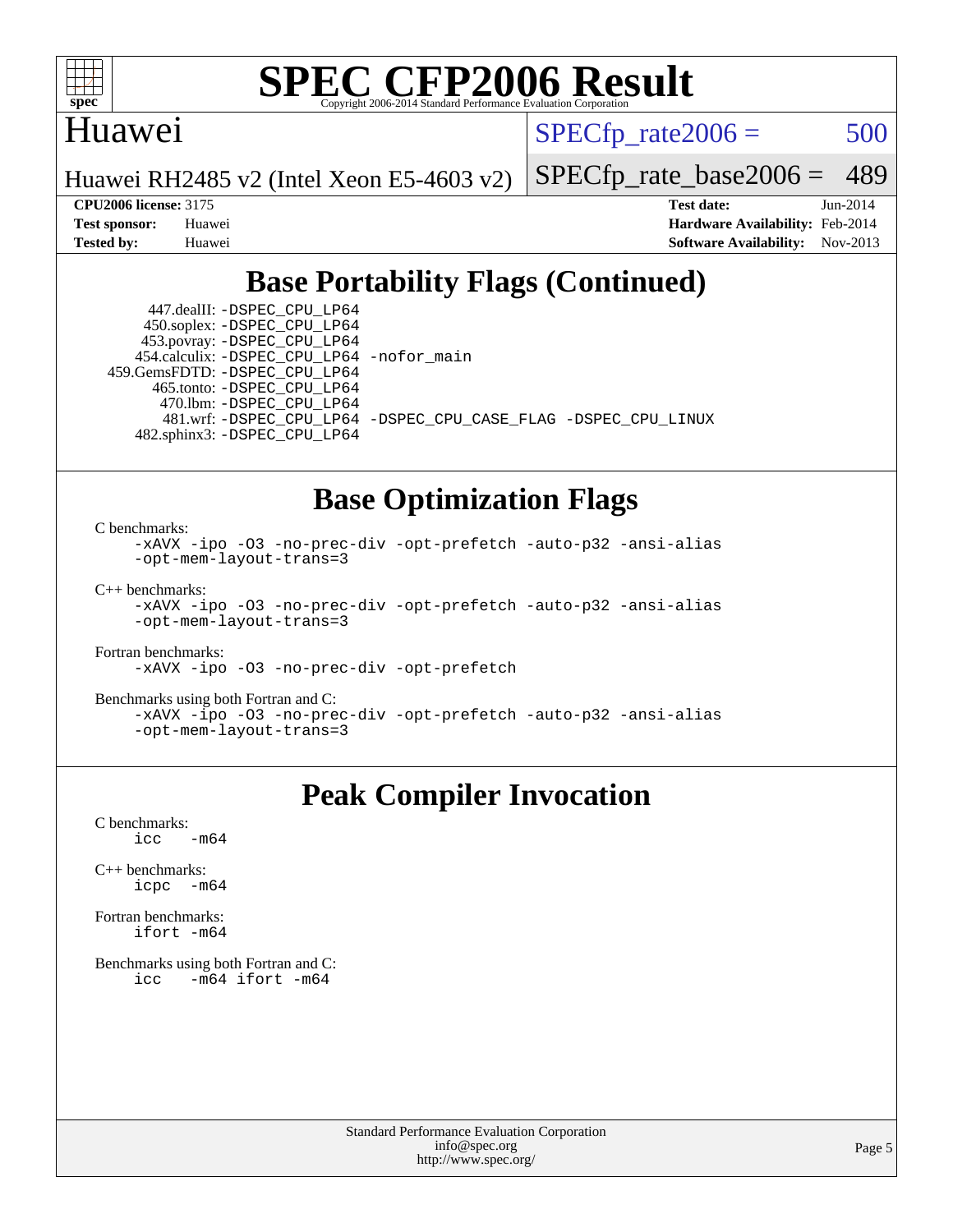

#### Huawei

 $SPECTp\_rate2006 = 500$ 

Huawei RH2485 v2 (Intel Xeon E5-4603 v2)

[SPECfp\\_rate\\_base2006 =](http://www.spec.org/auto/cpu2006/Docs/result-fields.html#SPECfpratebase2006) 489

**[CPU2006 license:](http://www.spec.org/auto/cpu2006/Docs/result-fields.html#CPU2006license)** 3175 **[Test date:](http://www.spec.org/auto/cpu2006/Docs/result-fields.html#Testdate)** Jun-2014 **[Test sponsor:](http://www.spec.org/auto/cpu2006/Docs/result-fields.html#Testsponsor)** Huawei **[Hardware Availability:](http://www.spec.org/auto/cpu2006/Docs/result-fields.html#HardwareAvailability)** Feb-2014 **[Tested by:](http://www.spec.org/auto/cpu2006/Docs/result-fields.html#Testedby)** Huawei **[Software Availability:](http://www.spec.org/auto/cpu2006/Docs/result-fields.html#SoftwareAvailability)** Nov-2013

#### **[Peak Portability Flags](http://www.spec.org/auto/cpu2006/Docs/result-fields.html#PeakPortabilityFlags)**

Same as Base Portability Flags

### **[Peak Optimization Flags](http://www.spec.org/auto/cpu2006/Docs/result-fields.html#PeakOptimizationFlags)**

[C benchmarks](http://www.spec.org/auto/cpu2006/Docs/result-fields.html#Cbenchmarks): 433.milc: [-xAVX](http://www.spec.org/cpu2006/results/res2014q3/cpu2006-20140612-29880.flags.html#user_peakPASS2_CFLAGSPASS2_LDFLAGS433_milc_f-xAVX)(pass 2) [-prof-gen](http://www.spec.org/cpu2006/results/res2014q3/cpu2006-20140612-29880.flags.html#user_peakPASS1_CFLAGSPASS1_LDFLAGS433_milc_prof_gen_e43856698f6ca7b7e442dfd80e94a8fc)(pass 1) [-ipo](http://www.spec.org/cpu2006/results/res2014q3/cpu2006-20140612-29880.flags.html#user_peakPASS2_CFLAGSPASS2_LDFLAGS433_milc_f-ipo)(pass 2) [-O3](http://www.spec.org/cpu2006/results/res2014q3/cpu2006-20140612-29880.flags.html#user_peakPASS2_CFLAGSPASS2_LDFLAGS433_milc_f-O3)(pass 2) [-no-prec-div](http://www.spec.org/cpu2006/results/res2014q3/cpu2006-20140612-29880.flags.html#user_peakPASS2_CFLAGSPASS2_LDFLAGS433_milc_f-no-prec-div)(pass 2) [-opt-mem-layout-trans=3](http://www.spec.org/cpu2006/results/res2014q3/cpu2006-20140612-29880.flags.html#user_peakPASS2_CFLAGS433_milc_f-opt-mem-layout-trans_a7b82ad4bd7abf52556d4961a2ae94d5)(pass 2) [-prof-use](http://www.spec.org/cpu2006/results/res2014q3/cpu2006-20140612-29880.flags.html#user_peakPASS2_CFLAGSPASS2_LDFLAGS433_milc_prof_use_bccf7792157ff70d64e32fe3e1250b55)(pass 2) [-auto-ilp32](http://www.spec.org/cpu2006/results/res2014q3/cpu2006-20140612-29880.flags.html#user_peakCOPTIMIZE433_milc_f-auto-ilp32)  $470$ .lbm: basepeak = yes 482.sphinx3: basepeak = yes [C++ benchmarks:](http://www.spec.org/auto/cpu2006/Docs/result-fields.html#CXXbenchmarks) 444.namd: [-xAVX](http://www.spec.org/cpu2006/results/res2014q3/cpu2006-20140612-29880.flags.html#user_peakPASS2_CXXFLAGSPASS2_LDFLAGS444_namd_f-xAVX)(pass 2) [-prof-gen](http://www.spec.org/cpu2006/results/res2014q3/cpu2006-20140612-29880.flags.html#user_peakPASS1_CXXFLAGSPASS1_LDFLAGS444_namd_prof_gen_e43856698f6ca7b7e442dfd80e94a8fc)(pass 1) [-ipo](http://www.spec.org/cpu2006/results/res2014q3/cpu2006-20140612-29880.flags.html#user_peakPASS2_CXXFLAGSPASS2_LDFLAGS444_namd_f-ipo)(pass 2) [-O3](http://www.spec.org/cpu2006/results/res2014q3/cpu2006-20140612-29880.flags.html#user_peakPASS2_CXXFLAGSPASS2_LDFLAGS444_namd_f-O3)(pass 2) [-no-prec-div](http://www.spec.org/cpu2006/results/res2014q3/cpu2006-20140612-29880.flags.html#user_peakPASS2_CXXFLAGSPASS2_LDFLAGS444_namd_f-no-prec-div)(pass 2) [-opt-mem-layout-trans=3](http://www.spec.org/cpu2006/results/res2014q3/cpu2006-20140612-29880.flags.html#user_peakPASS2_CXXFLAGS444_namd_f-opt-mem-layout-trans_a7b82ad4bd7abf52556d4961a2ae94d5)(pass 2) [-prof-use](http://www.spec.org/cpu2006/results/res2014q3/cpu2006-20140612-29880.flags.html#user_peakPASS2_CXXFLAGSPASS2_LDFLAGS444_namd_prof_use_bccf7792157ff70d64e32fe3e1250b55)(pass 2) [-fno-alias](http://www.spec.org/cpu2006/results/res2014q3/cpu2006-20140612-29880.flags.html#user_peakCXXOPTIMIZE444_namd_f-no-alias_694e77f6c5a51e658e82ccff53a9e63a) [-auto-ilp32](http://www.spec.org/cpu2006/results/res2014q3/cpu2006-20140612-29880.flags.html#user_peakCXXOPTIMIZE444_namd_f-auto-ilp32) 447.dealII: basepeak = yes 450.soplex: basepeak = yes 453.povray: [-xAVX](http://www.spec.org/cpu2006/results/res2014q3/cpu2006-20140612-29880.flags.html#user_peakPASS2_CXXFLAGSPASS2_LDFLAGS453_povray_f-xAVX)(pass 2) [-prof-gen](http://www.spec.org/cpu2006/results/res2014q3/cpu2006-20140612-29880.flags.html#user_peakPASS1_CXXFLAGSPASS1_LDFLAGS453_povray_prof_gen_e43856698f6ca7b7e442dfd80e94a8fc)(pass 1) [-ipo](http://www.spec.org/cpu2006/results/res2014q3/cpu2006-20140612-29880.flags.html#user_peakPASS2_CXXFLAGSPASS2_LDFLAGS453_povray_f-ipo)(pass 2) [-O3](http://www.spec.org/cpu2006/results/res2014q3/cpu2006-20140612-29880.flags.html#user_peakPASS2_CXXFLAGSPASS2_LDFLAGS453_povray_f-O3)(pass 2) [-no-prec-div](http://www.spec.org/cpu2006/results/res2014q3/cpu2006-20140612-29880.flags.html#user_peakPASS2_CXXFLAGSPASS2_LDFLAGS453_povray_f-no-prec-div)(pass 2) [-opt-mem-layout-trans=3](http://www.spec.org/cpu2006/results/res2014q3/cpu2006-20140612-29880.flags.html#user_peakPASS2_CXXFLAGS453_povray_f-opt-mem-layout-trans_a7b82ad4bd7abf52556d4961a2ae94d5)(pass 2) [-prof-use](http://www.spec.org/cpu2006/results/res2014q3/cpu2006-20140612-29880.flags.html#user_peakPASS2_CXXFLAGSPASS2_LDFLAGS453_povray_prof_use_bccf7792157ff70d64e32fe3e1250b55)(pass 2) [-unroll4](http://www.spec.org/cpu2006/results/res2014q3/cpu2006-20140612-29880.flags.html#user_peakCXXOPTIMIZE453_povray_f-unroll_4e5e4ed65b7fd20bdcd365bec371b81f) [-ansi-alias](http://www.spec.org/cpu2006/results/res2014q3/cpu2006-20140612-29880.flags.html#user_peakCXXOPTIMIZE453_povray_f-ansi-alias) [Fortran benchmarks](http://www.spec.org/auto/cpu2006/Docs/result-fields.html#Fortranbenchmarks):  $410.bwaves: basepeak = yes$  416.gamess: [-xAVX](http://www.spec.org/cpu2006/results/res2014q3/cpu2006-20140612-29880.flags.html#user_peakPASS2_FFLAGSPASS2_LDFLAGS416_gamess_f-xAVX)(pass 2) [-prof-gen](http://www.spec.org/cpu2006/results/res2014q3/cpu2006-20140612-29880.flags.html#user_peakPASS1_FFLAGSPASS1_LDFLAGS416_gamess_prof_gen_e43856698f6ca7b7e442dfd80e94a8fc)(pass 1) [-ipo](http://www.spec.org/cpu2006/results/res2014q3/cpu2006-20140612-29880.flags.html#user_peakPASS2_FFLAGSPASS2_LDFLAGS416_gamess_f-ipo)(pass 2) [-O3](http://www.spec.org/cpu2006/results/res2014q3/cpu2006-20140612-29880.flags.html#user_peakPASS2_FFLAGSPASS2_LDFLAGS416_gamess_f-O3)(pass 2) [-no-prec-div](http://www.spec.org/cpu2006/results/res2014q3/cpu2006-20140612-29880.flags.html#user_peakPASS2_FFLAGSPASS2_LDFLAGS416_gamess_f-no-prec-div)(pass 2) [-prof-use](http://www.spec.org/cpu2006/results/res2014q3/cpu2006-20140612-29880.flags.html#user_peakPASS2_FFLAGSPASS2_LDFLAGS416_gamess_prof_use_bccf7792157ff70d64e32fe3e1250b55)(pass 2) [-unroll2](http://www.spec.org/cpu2006/results/res2014q3/cpu2006-20140612-29880.flags.html#user_peakOPTIMIZE416_gamess_f-unroll_784dae83bebfb236979b41d2422d7ec2) [-inline-level=0](http://www.spec.org/cpu2006/results/res2014q3/cpu2006-20140612-29880.flags.html#user_peakOPTIMIZE416_gamess_f-inline-level_318d07a09274ad25e8d15dbfaa68ba50) [-scalar-rep-](http://www.spec.org/cpu2006/results/res2014q3/cpu2006-20140612-29880.flags.html#user_peakOPTIMIZE416_gamess_f-disablescalarrep_abbcad04450fb118e4809c81d83c8a1d) 434.zeusmp: basepeak = yes 437.leslie3d: [-xAVX](http://www.spec.org/cpu2006/results/res2014q3/cpu2006-20140612-29880.flags.html#user_peakOPTIMIZE437_leslie3d_f-xAVX) [-ipo](http://www.spec.org/cpu2006/results/res2014q3/cpu2006-20140612-29880.flags.html#user_peakOPTIMIZE437_leslie3d_f-ipo) [-O3](http://www.spec.org/cpu2006/results/res2014q3/cpu2006-20140612-29880.flags.html#user_peakOPTIMIZE437_leslie3d_f-O3) [-no-prec-div](http://www.spec.org/cpu2006/results/res2014q3/cpu2006-20140612-29880.flags.html#user_peakOPTIMIZE437_leslie3d_f-no-prec-div) [-opt-prefetch](http://www.spec.org/cpu2006/results/res2014q3/cpu2006-20140612-29880.flags.html#user_peakOPTIMIZE437_leslie3d_f-opt-prefetch) 459.GemsFDTD: basepeak = yes 465.tonto: [-xAVX](http://www.spec.org/cpu2006/results/res2014q3/cpu2006-20140612-29880.flags.html#user_peakPASS2_FFLAGSPASS2_LDFLAGS465_tonto_f-xAVX)(pass 2) [-prof-gen](http://www.spec.org/cpu2006/results/res2014q3/cpu2006-20140612-29880.flags.html#user_peakPASS1_FFLAGSPASS1_LDFLAGS465_tonto_prof_gen_e43856698f6ca7b7e442dfd80e94a8fc)(pass 1) [-ipo](http://www.spec.org/cpu2006/results/res2014q3/cpu2006-20140612-29880.flags.html#user_peakPASS2_FFLAGSPASS2_LDFLAGS465_tonto_f-ipo)(pass 2) [-O3](http://www.spec.org/cpu2006/results/res2014q3/cpu2006-20140612-29880.flags.html#user_peakPASS2_FFLAGSPASS2_LDFLAGS465_tonto_f-O3)(pass 2) [-no-prec-div](http://www.spec.org/cpu2006/results/res2014q3/cpu2006-20140612-29880.flags.html#user_peakPASS2_FFLAGSPASS2_LDFLAGS465_tonto_f-no-prec-div)(pass 2) [-prof-use](http://www.spec.org/cpu2006/results/res2014q3/cpu2006-20140612-29880.flags.html#user_peakPASS2_FFLAGSPASS2_LDFLAGS465_tonto_prof_use_bccf7792157ff70d64e32fe3e1250b55)(pass 2) [-unroll4](http://www.spec.org/cpu2006/results/res2014q3/cpu2006-20140612-29880.flags.html#user_peakOPTIMIZE465_tonto_f-unroll_4e5e4ed65b7fd20bdcd365bec371b81f) [-auto](http://www.spec.org/cpu2006/results/res2014q3/cpu2006-20140612-29880.flags.html#user_peakOPTIMIZE465_tonto_f-auto) [-inline-calloc](http://www.spec.org/cpu2006/results/res2014q3/cpu2006-20140612-29880.flags.html#user_peakOPTIMIZE465_tonto_f-inline-calloc) [-opt-malloc-options=3](http://www.spec.org/cpu2006/results/res2014q3/cpu2006-20140612-29880.flags.html#user_peakOPTIMIZE465_tonto_f-opt-malloc-options_13ab9b803cf986b4ee62f0a5998c2238) [Benchmarks using both Fortran and C](http://www.spec.org/auto/cpu2006/Docs/result-fields.html#BenchmarksusingbothFortranandC):

Continued on next page